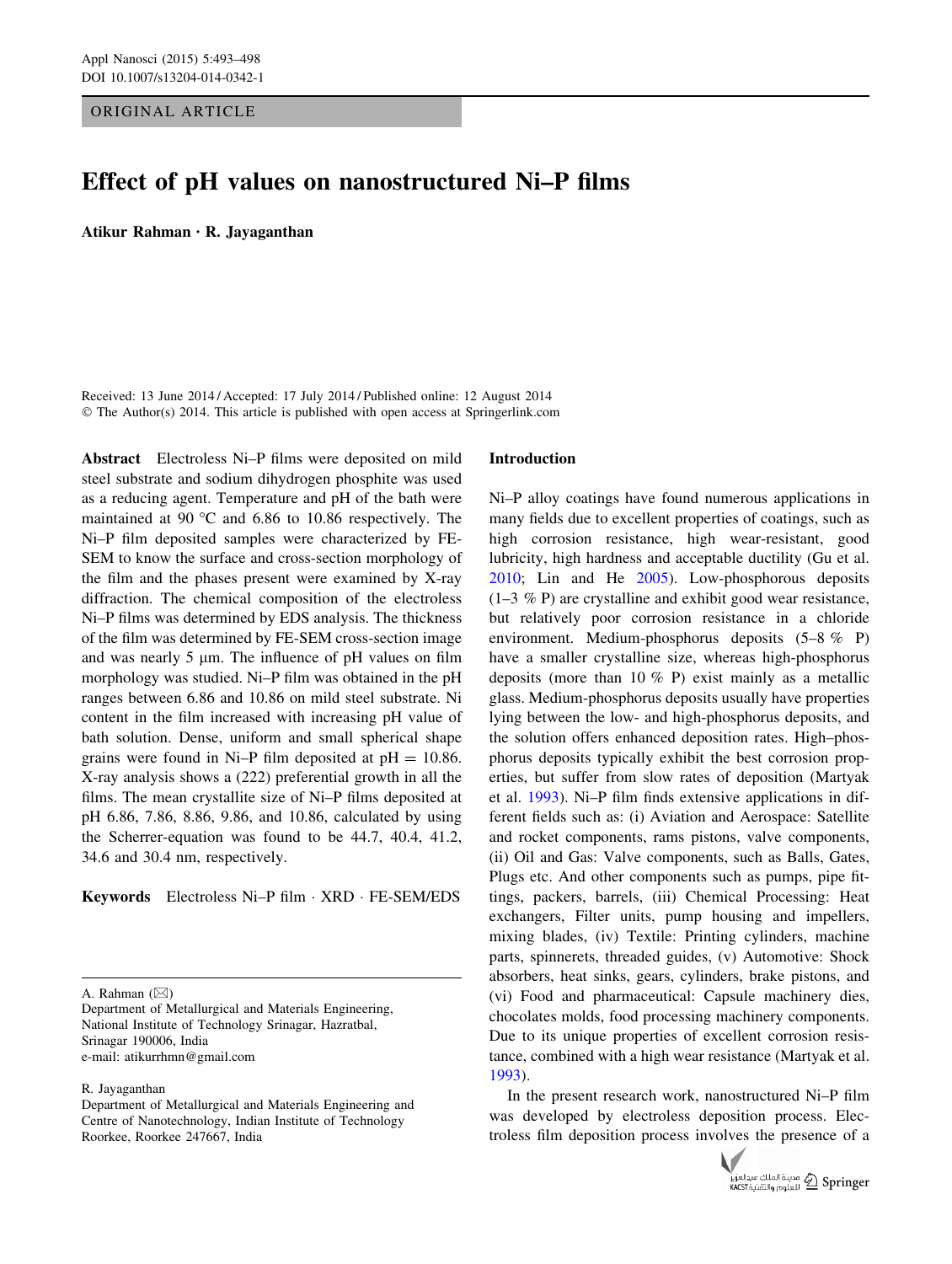chemical reducing agent in solution to reduce metallic ions to the metal state. There are no external electrodes present, but there is electric current (charge transfer) involved. Instead of an anode, the metal is supplied by the metal salt; replenishment is achieved by adding either salt or an external loop with an anode of the corresponding metal that has higher efficiency than the cathode. Therefore, instead of a cathode to reduce the metal, a substrate serves as the cathode, while the electrons are provided by a reducing agent. The process takes place only on catalytic surfaces rather than throughout the solution (if the process is not properly controlled, the reduction can take place throughout the solution, possibly on particles of dust or of catalytic metals, with undesirable results). (Wei-Yu and Jenq-Gong [2004](#page-5-0)) reported Ni–P-based film by sputtering technique on 420 tool steel substrate in a dual-gun deposition system. (Timothy et al. [1998](#page-5-0)) reported the development of Ni–P film by laser process. The deposition of thin films by physical vapor deposition is complex process as it requires high vacuum and costly target materials. Also, size of the samples deposited is limited.

Merits of electroless deposition process are given below:

- The process is simple, cheap, easy to handle and no sophisticated elements or instruments are required.
- Good adherence between films and substrate can be obtained. Dopant addition can be easily controlled by altering composition of inorganic precursors. Also, there is flexibility of size and shape of the sample for deposition of the film by electroless.

# Drawbacks of electroless process

Chemical bath cannot be re-used. Therefore, only required capacity of the chemical bath is prepared at a time, while in magnetron sputtering process, target can be re-used provided a central hole is not formed in the target. The aim of the present research work is to study the effect of pH (6.86–11.86) on microstructure of Ni–P electroless film on mild steel substrate. Ni–P film has excellent corrosion resistance in brine and acids environment, besides this alloy has increased wear resistance as desired in rotary or reciprocating service. The micro structural features of the Ni–P films were characterized by FE-SEM/EDS. XRD was used to identify the formation of different phases in Ni–P films.

Novelty of the electroless deposition process of the nanostructured film besides the simple, cheap, and the films can be deposited on any size of the sample. In aerospace, automobile and textile industries etc., size of the substrate is very large and therefore, it requires very large size of films. Another beauty of electroless film



process is that it can be used for development of multilayer film at low temperature. The electroless deposition process used for fabricating multilayer film does not damage the already developed thin films beneath the top layer as it is a low temperature deposition technique (RT to 80–90  $^{\circ}$ C). On the other hand, if multilayer film is produced by any other physical vapor deposition process, dilution of the base layer films may occur due to relatively high deposition temperature in the sputtering technique. Therefore, electroless process is a potential and cost effective route to fabricate nanostructured Ni–P films.

#### Experimental procedure

Mild steel was chosen as substrate to deposit Ni–P film in the present work. Each specimen measuring approximately 15 mm (length)  $\times$  15 mm (width)  $\times$  5 mm (thickness) was cut from the mild steel plate and grounded by using SiC emery papers. Subsequently, it was polished on cloth polishing disc by using alumina powder followed by diamond paste. All samples were cleaned in acetone, ethanol and deionized water. Before deposition of Ni–P films, sensitization and activation of the samples were done by dipping into the 30 % hydrochloric acid for 2 min followed by water rinsing. Finally, clean and activated substrate was dipped into the prepared electroless bath at  $90^{\circ}$ C for 2 h. The wet deposited samples were dried in air at room temperature. Samples were kept in the horizontal position to avoid draining and blending of the just deposited wet-films, which could lead to irregularities in the layer thickness and to surface inhomogeneties. The deposited films were annealed in a muffle furnace for 2 h in air environment at 200 C temperature. The composition of the bath and the detailed process parameters used in electroless Ni–P films deposition are shown in Table 1. pH of the bath solution was maintained by ammonia solution. It was determined by portable digital laboratory pH meter model PX-176 (Panomex, Inc. India).

Table 1 Composition of the bath and process parameters used in electroless Ni–P films deposition

| Chemical composition          | Concentration                    |
|-------------------------------|----------------------------------|
| Nickel sulfate $(NiSO4.6H2O)$ | $30 \text{ g/l}$                 |
| Sodium dihydrogen phosphite   | $40 \text{ g/l}$                 |
| pH                            | 6.86, 7.86, 8.86, 9.86 and 10.86 |
| Deposition time               | $120 \text{ min}$                |
| Deposition temperature        | 90 $\degree$ C                   |
| Substrate                     | Mild Steel                       |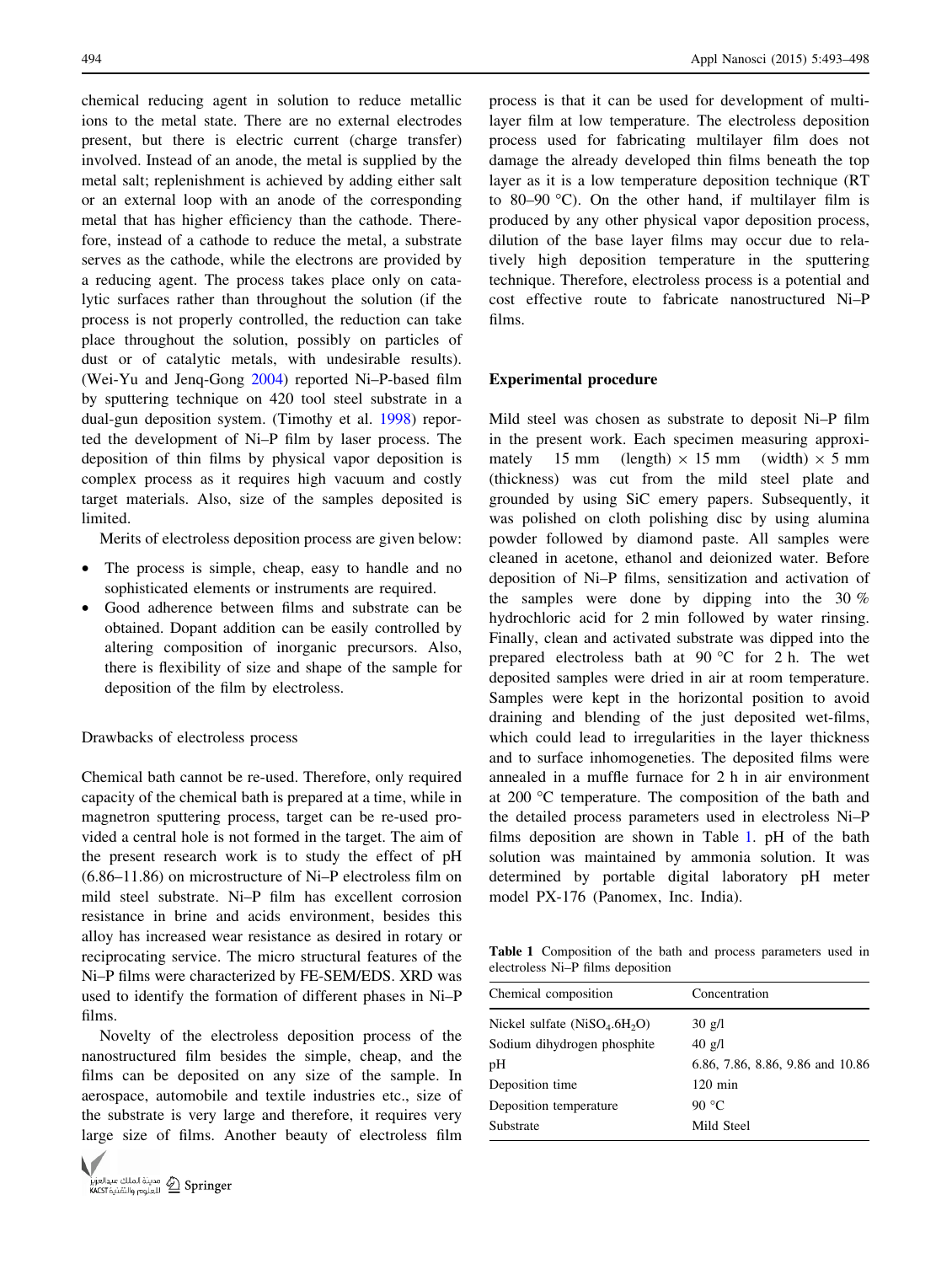Characterization of the films

XRD (Bruker AXS, D8 Advance) measurements were made using  $CuK<sub>α</sub>$  radiation to characterize the electroless Ni–P films. The samples were scanned with a scan rate of  $0.02^{\circ}/s$  in the scan range of 20 to 80°. An average grain size of the Ni-P films is estimated using its XRD peak broadening according to Scherrer formula (Zou et al. [2008](#page-5-0)), as given in Eq. (1).

$$
D = \frac{0.9\lambda}{B\cos\theta} \tag{1}
$$

where  $D$  is the average size of crystallite,  $B$  is the broadening of the diffraction line measured at half maximum intensity,  $\lambda$  is the wavelength of the X-ray radiation (1.54052 Å, CuK<sub> $\alpha$ </sub>) and  $\theta$  is the Bragg angle. The instrumental broadening has been considered for the calculation of grain size, and the value of 0.1 is subtracted (calculated using standard silicon sample) from the full-width half maximum (FWHM) value  $(B \text{ value})$ .

FE-SEM/EDS (FEI, Quanta 200F) is used to characterize the microstructures and composition of the Ni–P films at an acceleration voltage of 20 kV.

# Results and discussion

# XRD analysis

X-ray diffraction patterns were analyzed to get an idea of the influence of different pH of the bath of the deposited films on the crystal structure and the crystallite size of the Ni–P films. The structural properties of electroless Ni–P films with different pH (6.86–10.86) of the bath were investigated by XRD, and the results for all samples are shown in Fig. 1. XRD patterns of these samples exhibit peaks corresponding to (002), (222), (240), (611), (701) and (302) planes, which can be indexed as the  $Ni<sub>3</sub>P$  phase according to PCPDFWIN CAS Number: PDF# 340501. The (222) peak shows the highest intensity in all cases. There were no diffraction peaks detected for P-oxide secondary phases or other impurity phases within the sensitivity of our XRD measurements, implying that P ions were incorporated into the host Ni lattice, since the radius of  $P^{+2}$ ions  $(0.34 \text{ Å})$  is smaller than the Ni<sup>+2</sup> ions  $(0.69 \text{ Å})$ . The mean crystallite size of Ni–P films deposited at pH 6.86, 7.86, 8.86, 9.86, and 10.86, calculated by using the Scherrer-equation (Zou et al. [2008\)](#page-5-0) was found to be 44.7, 40.4, 41.2, 34.6 and 30.4 nm, respectively.

# FE-SEM/EDS analysis

The micrographs in Fig. [2a](#page-3-0)–e show the FE-SEM surface morphology of Ni–P films obtained from the solutions with



Fig. 1 XRD pattern of Ni–P films deposited on mild steel substrate at different pH values of the bath solution

different pH (6.86–10.86), we can observe an important effect of the pH on the film morphology. Figure [2a](#page-3-0) represents the microstructure of Ni–P film deposited at  $pH = 6.86$  and large spherical shape grains were seen in the film. Figure [2](#page-3-0)b shows the plate type microstructure of Ni–P film deposited at  $pH = 7.86$  and also found that deposited film has so many voids (Fig. [2b](#page-3-0)). By increasing the pH of the bath i.e.  $pH = 8.86$ , round and spherical shape grains were observed (Fig. [2](#page-3-0)c) in Ni–P film. It was also seen that films were deposited in layer by layer (Fig. [2c](#page-3-0)). Figure [2](#page-3-0)d represents the surface micrograph of Ni–P film deposited at  $pH = 9.86$  and small spherical shape grains with dense morphology of the film were found. By further increasing the  $pH = 10.86$  of the bath solution, microstructure of the film was more dense and very small spherical shape grains was observed (Fig. [2e](#page-3-0)). The cross-sectional FE-SEM microstructure of the Ni–P film deposited on mild steel substrate at  $pH = 10.86$  was examined and is shown in Fig. [2](#page-3-0)f. The deposited Ni–P film has small spherical shape grains with dense microstructure. Cross-sectional FE-SEM micrograph (Fig. [2](#page-3-0)f) also revealed that deposited Ni–P film on mild substrate has two layer of the film. The thickness of the Ni–P film was calculated by its cross-sectional FE-SEM image, and it was found to be approximately  $5 \mu m$ .

The detailed chemical compositions of the Ni–P films were analyzed by FE-SEM/EDS micrographs. Figure [3a](#page-4-0) shows EDS spectra obtained from surface FE-SEM/EDS images of Ni–P film and it confirms the presence of Ni and P in electroless Ni–P films. EDAX Genesis 32 software was used to calculate the composition of the Ni–P films, using elemental composition of the films obtained from EDS analysis. Figure [3](#page-4-0)b, c shows EDS analysis results

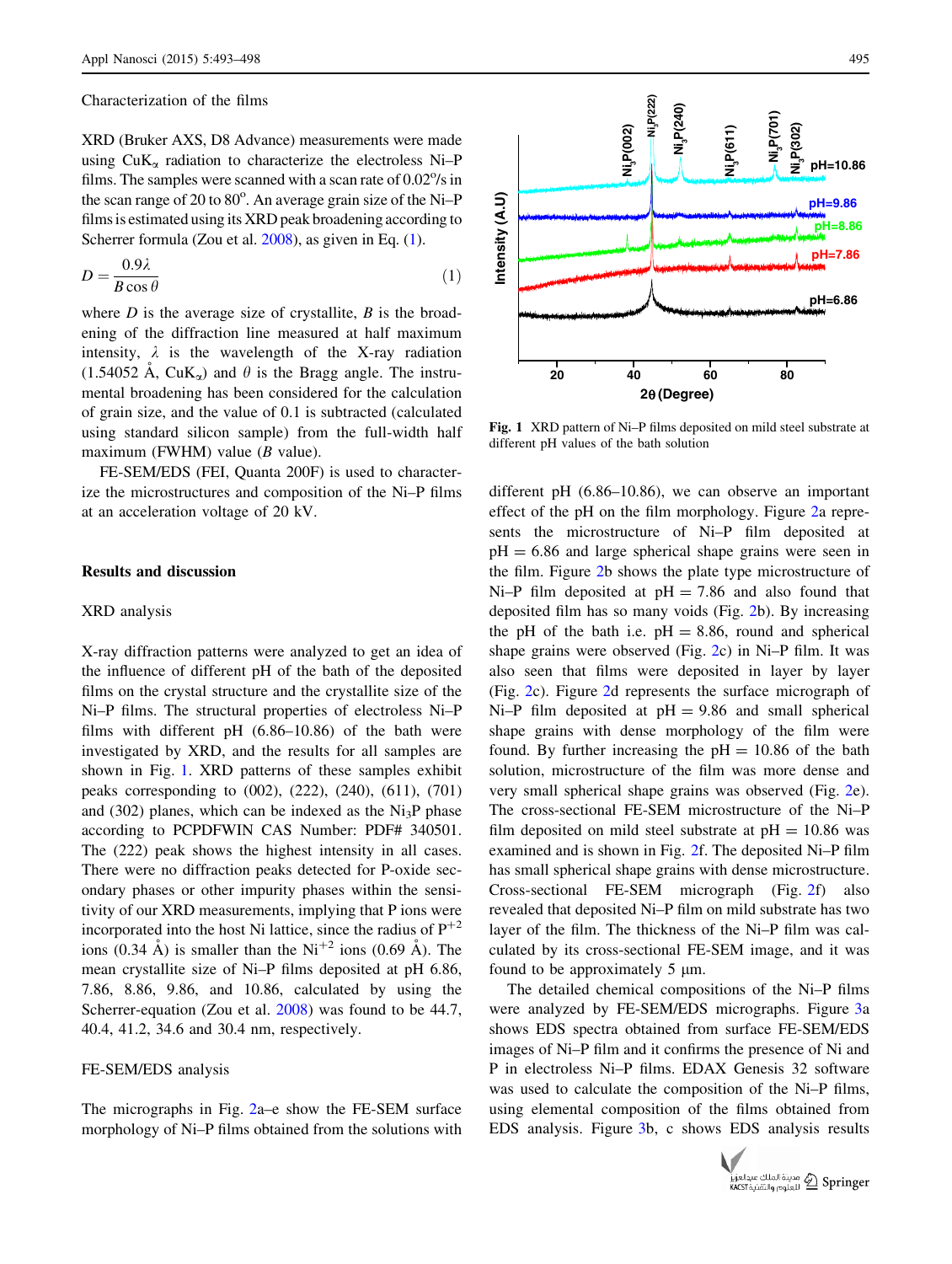<span id="page-3-0"></span>

Fig. 2 FE-SEM surface micrographs of Ni–P films deposited on mild steel substrate at different pH, a pH = 6.86, b pH = 7.86, c pH = 8.86,  $d$  pH = 9.86, and e pH = 10.86. f FE-SEM cross-sectional micrograph of Ni–P film deposited on mild steel substrate at pH = 10.86

obtained from surface FE-SEM/EDS images at  $pH = 6.86$ (Fig. [3](#page-4-0)b) and  $pH = 10.86$  (Fig. 3c). It was found that Ni and P content in Ni–P film at  $pH = 6.86$  was 34.46 at. and 19.46 at. %, respectively. At pH = 10.86, Ni and P content in Ni–P film was determined 71.33 at. and 4.74 at. %. From EDS analysis, it was observed that increasing the pH of the bath solution, Ni content in Ni–P film was increasing and P content was decreasing. Thus EDS analysis revealed that phosphorus content in Ni–P film varied from 4 at. to 22 at. %. The Ni3P phase is observed in films at different pH values as evident from the XRD results and is also confirmed by Ni–P binary phase diagram.

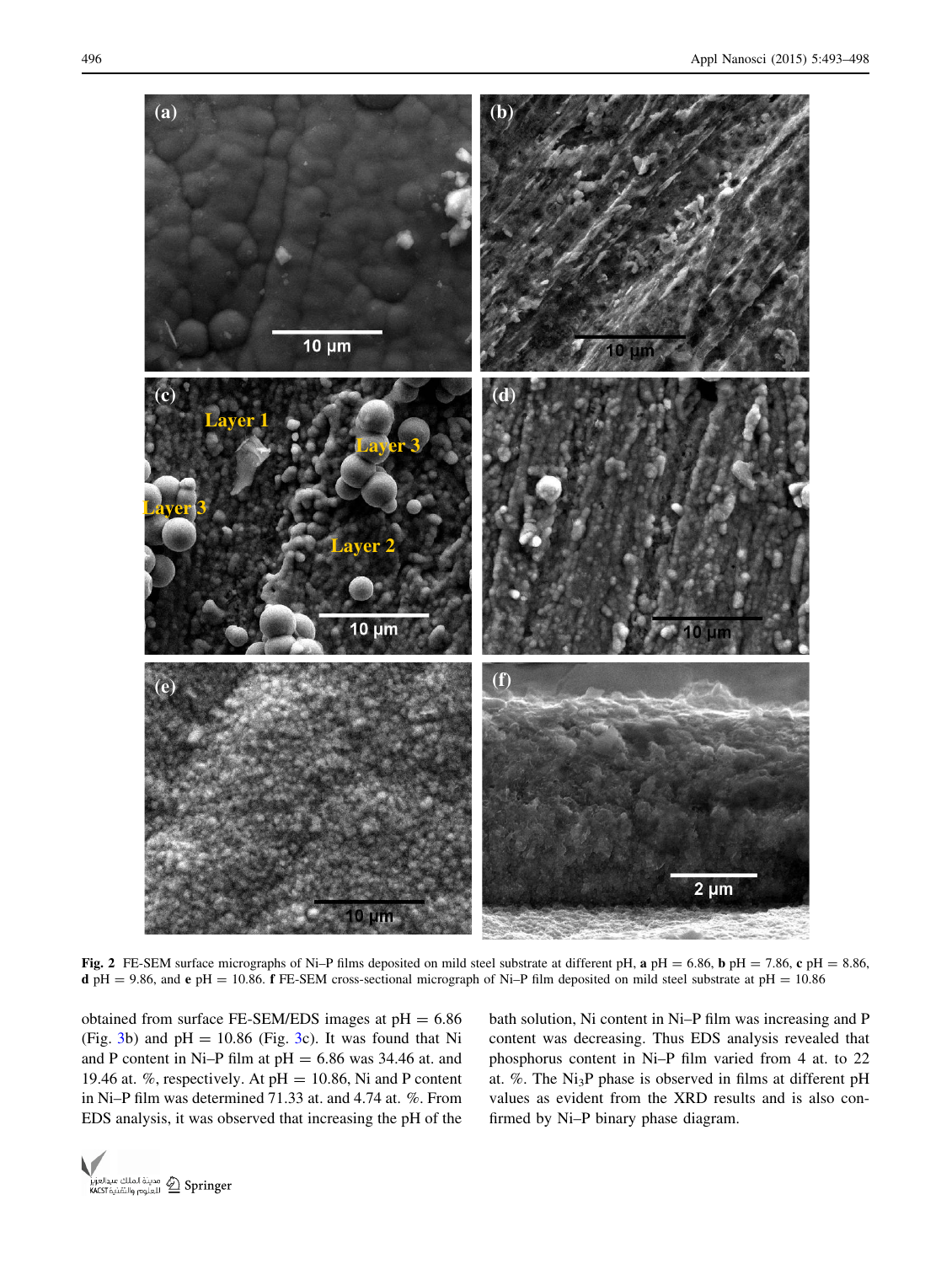<span id="page-4-0"></span>

**(c) Surface EDS analysis of Ni-P film Deposited at pH = 10.86**

| Element       | Weight $%$ | Atomic% |
|---------------|------------|---------|
| O K           | 8.20       | 24.33   |
| P K           | 3.55       | 4.34    |
| Ni K          | 88.25      | 71.33   |
| <b>Totals</b> | 100.00     |         |

**(b) Surface EDS analysis of Ni-P film Deposited at pH = 6.86**

| Element       | Weight% | Atomic $%$ |
|---------------|---------|------------|
| O K           | 20.77   | 44.85      |
| Na K          | 1.21    | 1.83       |
| P K           | 18.87   | 19.46      |
| Ni K          | 59.15   | 34.46      |
| <b>Totals</b> | 100.00  |            |

Fig. 3 a Energy dispersive spectroscopy (EDS) curves of Ni–P films. The detailed chemical compositions of the Ni–P films on mild steel substrate deposited at different pH, analyzed by (EDS), **b** pH = 6.86, and **c** pH = 10.86

It was observed from FE-SEM/EDS surface analysis that grain size of the Ni–P films was decreased by increasing the pH from 6.86 to 10.86. Uniform, dense and small spherical shape grains of Ni–P film deposited on mild steel substrate were observed at pH of 10.86 (Fig. [2e](#page-3-0)). Below pH =  $6.86$ , Ni–P film was not uniformly covered the substrate, which results into dark appearance of the film. The reason might be less deposition of Ni favored. By increasing the pH of the bath, Ni content increases and P content decreases, it was confirmed by EDS analysis. Above  $pH = 10.86$  the bath solution becomes strongly alkaline and two factors appear. One is that the concentration of free  $Ni<sup>+2</sup>$  becomes low, another is that the resulting precipitation of basic salts in the bath consumes some  $Ni^{+2}$ . Both of these actions finally stop deposition. Thus above 10.86 of pH, deposition of Ni–P film was not uniform. FE-SEM/EDS analysis gives two valuable information: (a) Uniformity in the micrograph of Ni–P film increased by increasing the Ni content and decreasing the P content in the film, (b) Grains size of the Ni–P film depend upon the amount of P content in the film. High P content of Ni–P film was appeared as large spherical shape grains (Fig. [2](#page-3-0)a) and low P content film was appeared as small spherical shape grains (Fig. [2](#page-3-0)e). Electroless Ni–P film deposited at  $pH = 10.86$  has uniform, and dense film with small grain size (30.4 nm) can be used as decorative and functional coatings/films in electronics, machinery, automobile, and aerospace, because dense, uniform and small grain size film has unique properties of excellent corrosion resistance, combined with a high wear resistance (Martyak et al. [1993\)](#page-5-0).

#### **Conclusions**

Electroless Ni–P film was deposited on mild steel substrate from sodium sulfate bath solution of pH ranges between 6.86 and 10.86 at 90  $^{\circ}$ C. Effect of bath pH on structure, composition, and morphology of the film was studied. EDS analysis of deposited Ni–P film showed the existence of nickel and phosphorus and the XRD pattern of the product confirmed the presence of these two elements in the coating in the form of  $Ni<sub>3</sub>P$  phase. Uniform, dense and small spherical shape microstructure of Ni–P film on mild steel substrate was obtained at a pH of 10.86. Ni content in Ni–P film increases with increase of pH value of bath solution.

Acknowledgments One of the authors, Dr. Atikur Rahman would like to thank Prof.(Dr.) Rajat Gupta, DIRECTOR, NATIONAL INSTITUTE OF TECHNOLOGY SRINAGAR HAZRATBAL, KASHMIR-190006, INDIA for their financial support to this work (Order No. 189 of 2012,Dated:04-04-2012).

Open Access This article is distributed under the terms of the Creative Commons Attribution License which permits any use, distribution, and reproduction in any medium, provided the original author(s) and the source are credited.

#### References

- Gu C, Lian J, Li G, Niu L, Jiang Z (2010) Electroless Ni-P plating on AZ91D magnesium alloy from A sulfate solution. J Alloys Compd 39:104–109
- Lin CJ, He JL (2005) Cavitations erosion behavior of electroless nickel-plating on AISI1045 steel. Wear 259:154–159